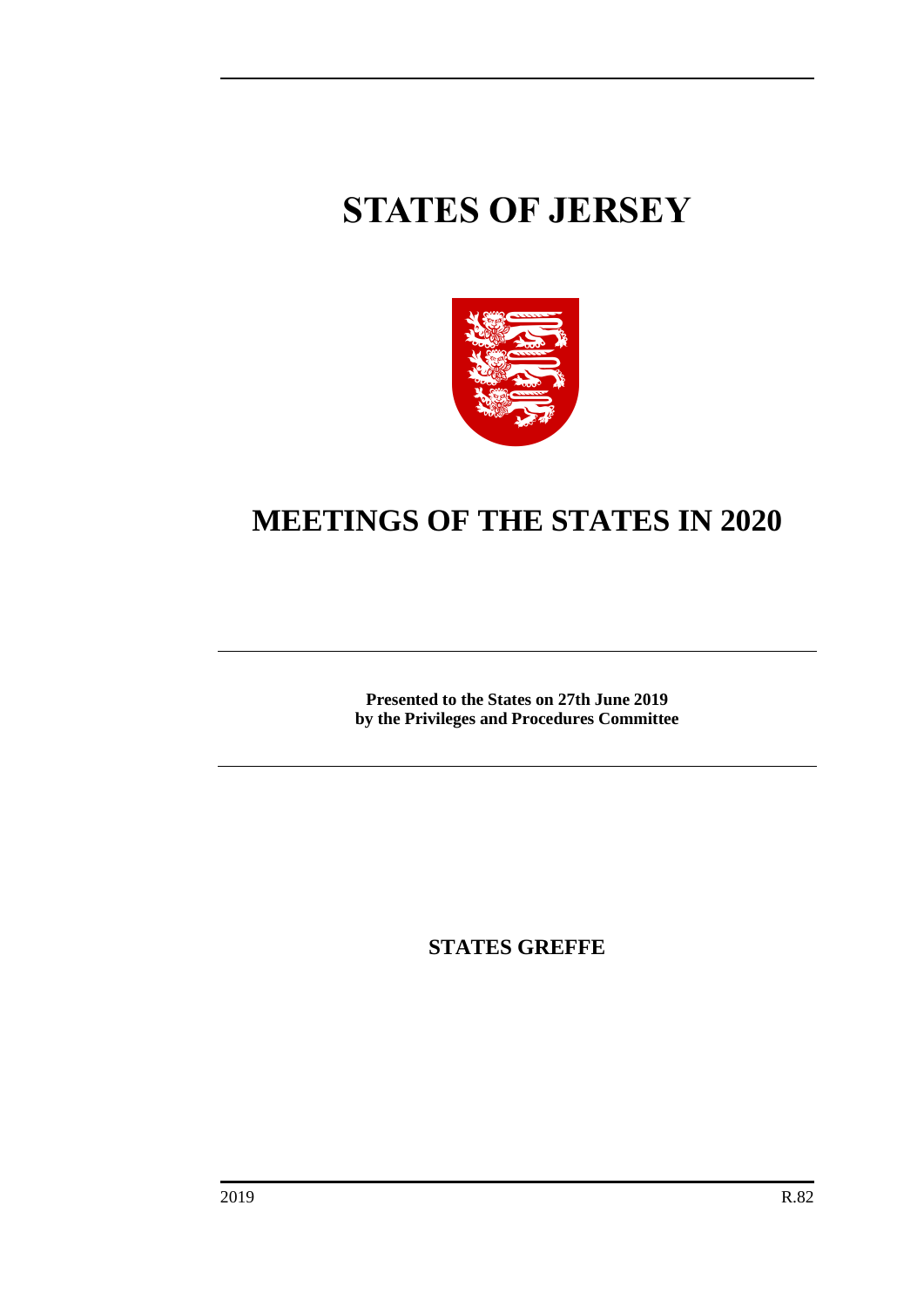#### **REPORT**

The Privileges and Procedures Committee is required to fix dates for States meetings for the following year no later than the end of September each year, but for the convenience of Members and others who need to arrange meetings, PPC has fixed dates much earlier than September in recent years.

Following a decision taken by PPC a number of years ago, the dates in recent years have been drafted as far as possible to avoid meetings during any school holiday periods.

Standing Orders 3 and 4 read as follows –

#### "**3 Sessions of the States**

- (1) There shall be 2 sessions of the States in each year during which they shall meet.
- (2) The 1st session shall start on the 3rd Tuesday in January and end no later than the last Tuesday in July.
- (3) The 2nd session shall start on the 2nd Tuesday in September and end no later than the 3rd Tuesday in December.

#### **4 Planning days for meetings of the States**

- (1) The PPC shall, no later than the end of September in each year, present to the States a list of days for meetings of the States in the 1st and 2nd sessions in the following year.
- (2) Ordinarily, a meeting day is a Tuesday.
- (3) The list may include continuation days."

The dates agreed by the Committee for 2020 are shown in the **Appendix** to this Report.

In accordance with the requirements of Standing Orders, the first meeting of 2020 will be on the third Tuesday of January, namely 21stJanuary. Please note that when the dates for 2019 were published, it was erroneously indicated that the first meeting of 2020 would take place on 14th January.

The normal fortnightly cycle continues, with the exception of a gap to avoid meeting during the Spring half-term (17th to 21st February). After the Easter holidays (6th to 19th April), the States will meet on 21st April and will then meet on Liberation Day, 9th May, which falls on a Saturday. The States will meet again on the Tuesday following Liberation Day, 12th May, and there will then be a gap for half-term (25th to 29th May) before the States' meeting on 2nd June. The fortnightly cycle is then followed until the last meeting before the summer recess, which will commence on 14th July.

In accordance with the requirements of Standing Orders, the first meeting of the 2nd Session has to be on the second Tuesday in September, namely 8th September 2020. The fortnightly meetings cycle will continue through until the final meeting of 2020, which will commence on 1st December 2020. Standing Orders require the 2nd Session to end no later than the 3rd Tuesday in December (15th December 2020). The schools break for Christmas on 18th December 2020.

The first meeting of 2021 will be on Tuesday 19th January 2021.